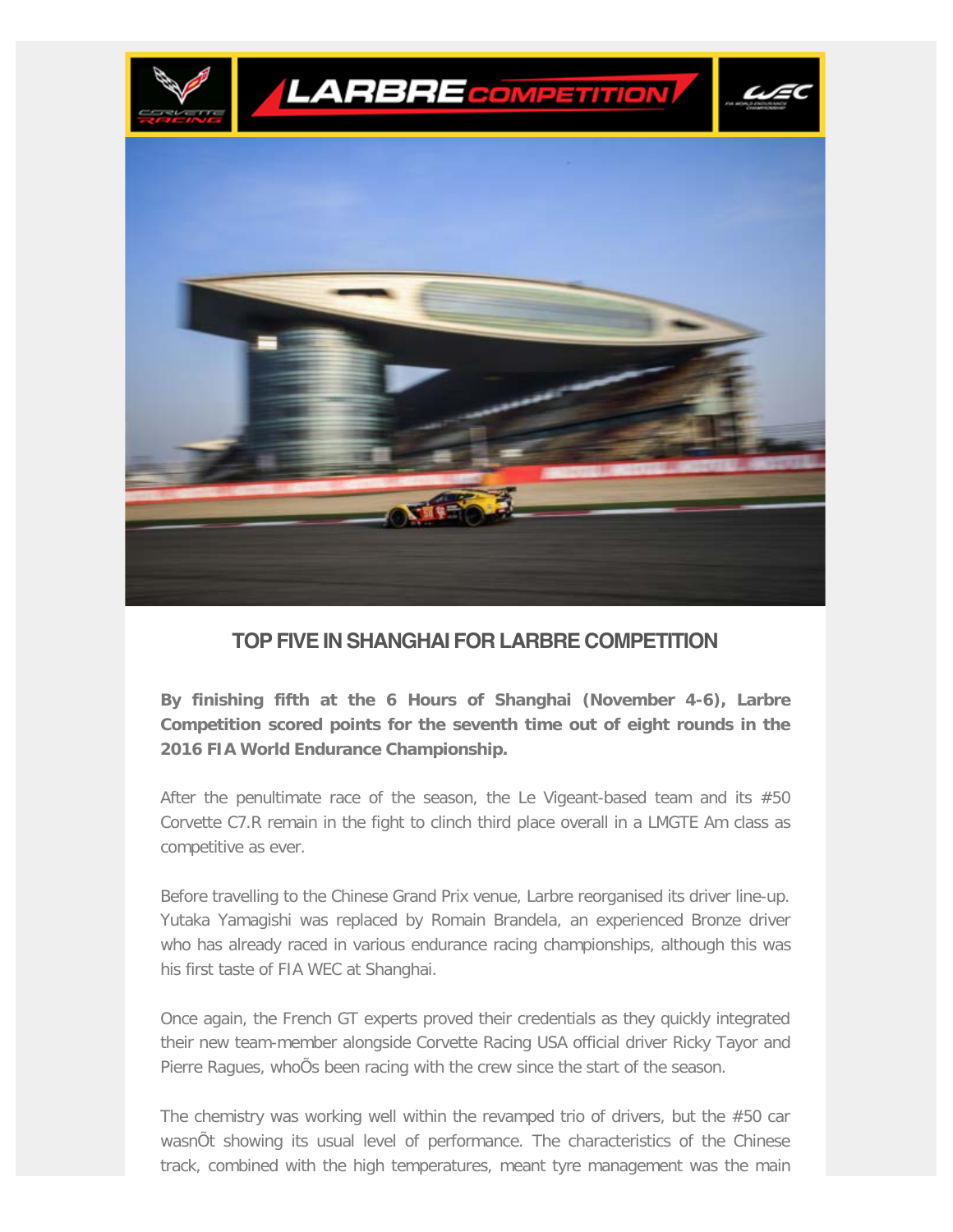focus.

After completing a total 65 laps on Friday, Larbre made several set-up changes and were rewarded with the third fastest time overall across all pre-race sessions.

However, issues surfaced again over the first half of the six-hour contest, forcing the team to go for a long-term strategy in the race, starting from sixth place on the grid.

Taylor, who has become the usual starter since he joined in Mexico, delivered a solid first stint before handing the car over to Brandela for his baptism of fire in the championship.

The Frenchman did a great job, driving well and with composure before handing over the steering wheel to his compatriot Ragues. The Normandy-born driver also impressed with a faultless stint on board the Corvette C7.R to reach the halfway mark of the race.

Temperatures then started to drop in Shanghai, which allowed Larbre to increase their pace over the second half of the event. Back in the cockpit of the #50 machine, Romain set more competitive lap times, as did his more seasoned team-mates during their own second stints.

Despite running at the same pace as the leaders, it proved difficult to close the gap in an extremely competitive field. In the end Larbre had to settle for fifth at the chequered flag, but nevertheless pocketed 10 valuable championship points and remain in the fight for the overall LMGTE Am podium.

Jack Leconte and his team are already focusing on the **6 Hours of Bahrain** (**November 17-19**), which is the ninth and final round of the season, with hopes to end 2016 on a high.

**Ricky Taylor**: "It was a very difficult race, but I think the weekend as a whole was good. We improved the car and the team worked hard. There werenÕt any mistakes from the drivers or the mechanics. Everybody did a great job.

"During the first half of the race, the conditions didnÕt really suit our setup, but halfway through the track really came to our car and we were much more competitive. If we had started three hours later, I think we could have had a good shot of a podium, or even fight for the win."

**Pierre Ragues**: ÒDifficult weekend! This is the first circuit this season where our Corvette didnÕt have the pace straightaway. We had to work hard and managed to find a coherent balance on a cold track, but not when it was warmer.

ÒWe had to be patient during the first half of the race, before being able to attack and have more fun during the last three hours. We are all a bit frustrated but these issues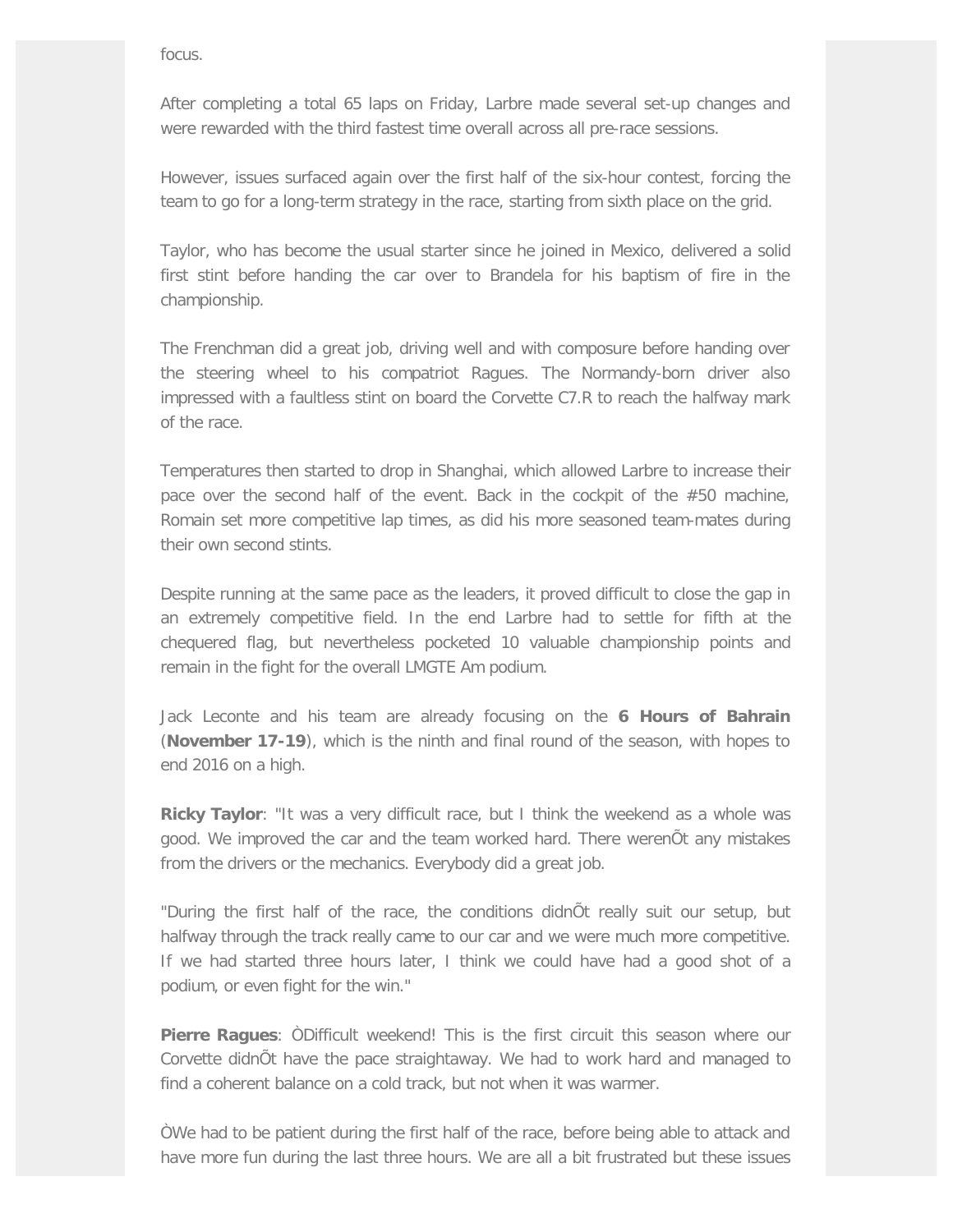are part of motorsport.

ÒWe are now going to analyse all the data and also use the experience and expertise of Charlie Ping, our engineer supplied by Corvette, to return to the front in Bahrain and end our season on a positive note.Ó

**Romain Brandela**: ÒI am delighted with the experience. I was slightly under pressure at the beginning of the weekend as I got to grips with the car and the circuit. I have never driven a GT car with prototypes also competing in the same race. Everybody knows how professional Jack Leconte and Larbre Competition are and I did not want to make any mistakes.

ÒThe objective was clear: bring the car back in a good condition. I have progressed well, getting better each time I was back out on the track. I am happy because I feel I have fulfilled my contract whilst bringing a bit of performance during my final stint.

ÒI enjoyed it a lot and would like to thank Jack and all the team for their support and confidence throughout the weekend.Ó

**Jack Leconte, Team Manager**: ÒThis year, Larbre Competition has been like the school of the FIA WEC, with the training of four Bronze racers under our belt. This represents a lot of work for the team and their crew-mates, but we are becoming quite handy and the recipe seems to be working as all have proved to be good enough and competitive on track.

ÒNevertheless, it is difficult for a driver who gets accustomed to the World Endurance Championship over one race, as they are against competitors who have around four years of experience.

ÒIn Shanghai, we got caught out by the temperatures and the behaviour of our medium tyres, which did not offer the usual level of performance. As we had a limited number of soft compounds here, we had to make sacrifices during the opening stages of the race. Each driversÕ first stint was then about tyre management, but we were able to react during the last three hours and had a similar pace to the leaders.

ÒAfter suffering an accident in Mexico and a mechanical failure in Fuji, I remain satisfied with our display in China. The team and the drivers have delivered a faultless performance, whilst the reliability of our Corvette C7.R has been perfect. We will have to be thorough in Bahrain in order to end the season as we started it, on the podium.Ó

## **6 Hours of Shanghai ĐLMGTE Am results**

- **1.** Aston Martin Racing/Aston Martin V8 Vantage/Dalla Lana-Lamy-Lauda: 166 laps
- **2.** AF Corse/Ferrari F458 Italia/Perrodo-Collard-Aguas: 54.023sec
- **3.** KCMG/Porsche 911 RSR/Ried-Henzler-Camathias: 1min1.837sec
- **4.** Abu Dhabi-Proton Racing/Porsche 911 RSR/Al Qubaisi-Heinemeier Hansson-Long: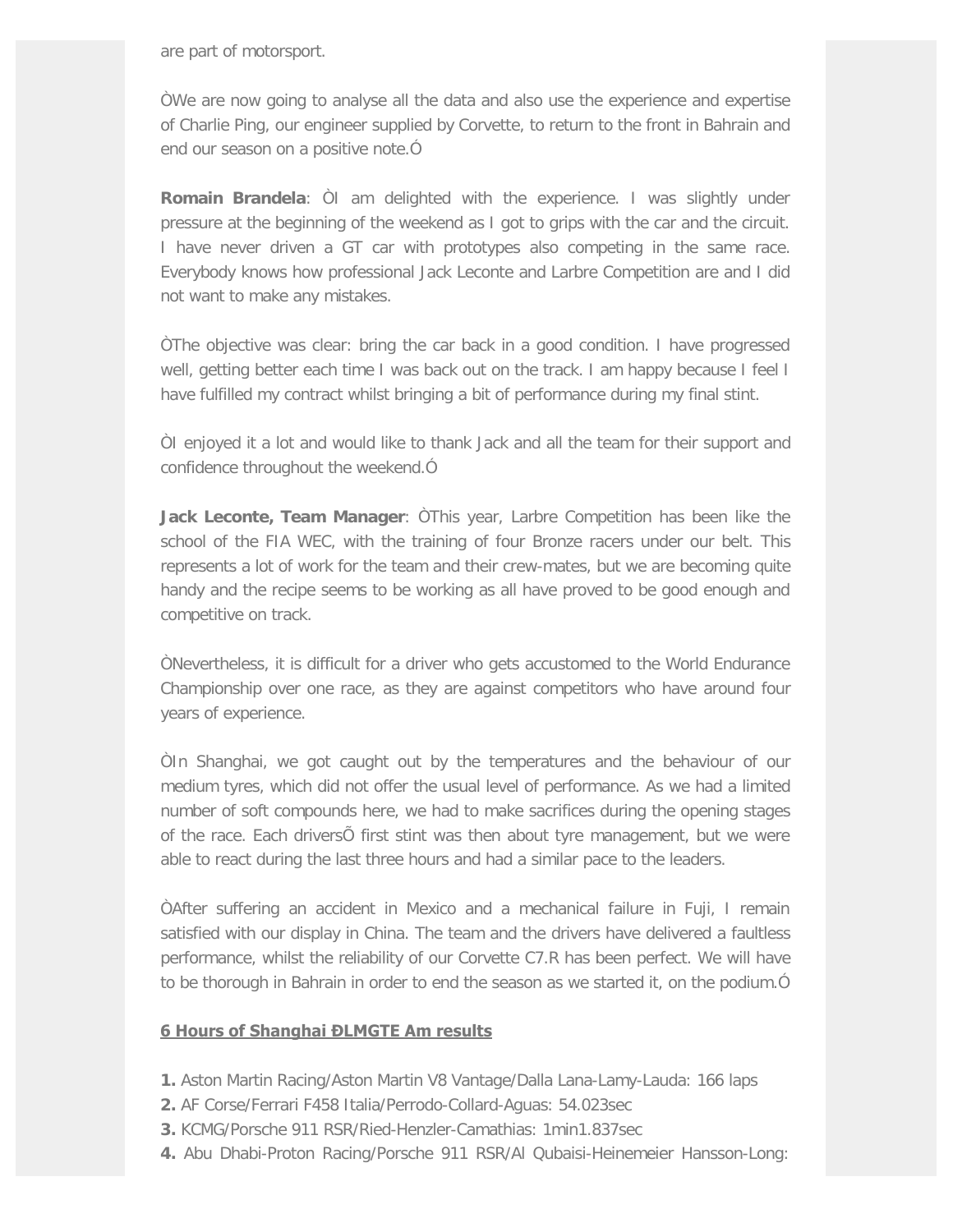1min13.423sec

- **5. Larbre Competition/Corvette C7.R/Taylor-Ragues-Brandela: 2 laps**
- **6.** Gulf Racing/Porsche 911 RSR/Wainwright-Carroll-Barker: 2 laps

## **FIA World Endurance Championship Đ LMGTE Am category (8/9 rounds)**

- **1.** AF Corse/Ferrari F458 Italia: 173 pts
- **2.** Aston Martin Racing/Aston Martin V8 Vantage: 148 pts
- **3.** Abu Dhabi-Proton Racing/Porsche 911 RSR: 126 pts
- **4.** KCMG/Porsche 911 RSR: 107 pts
- **5. Larbre Compétition/Corvette C7.R: 102 pts**
- **6.** Gulf Racing/Porsche 911 RSR: 94 pts

## **ENDS**







Click images to download in high resolution

© Vision Sport Agency